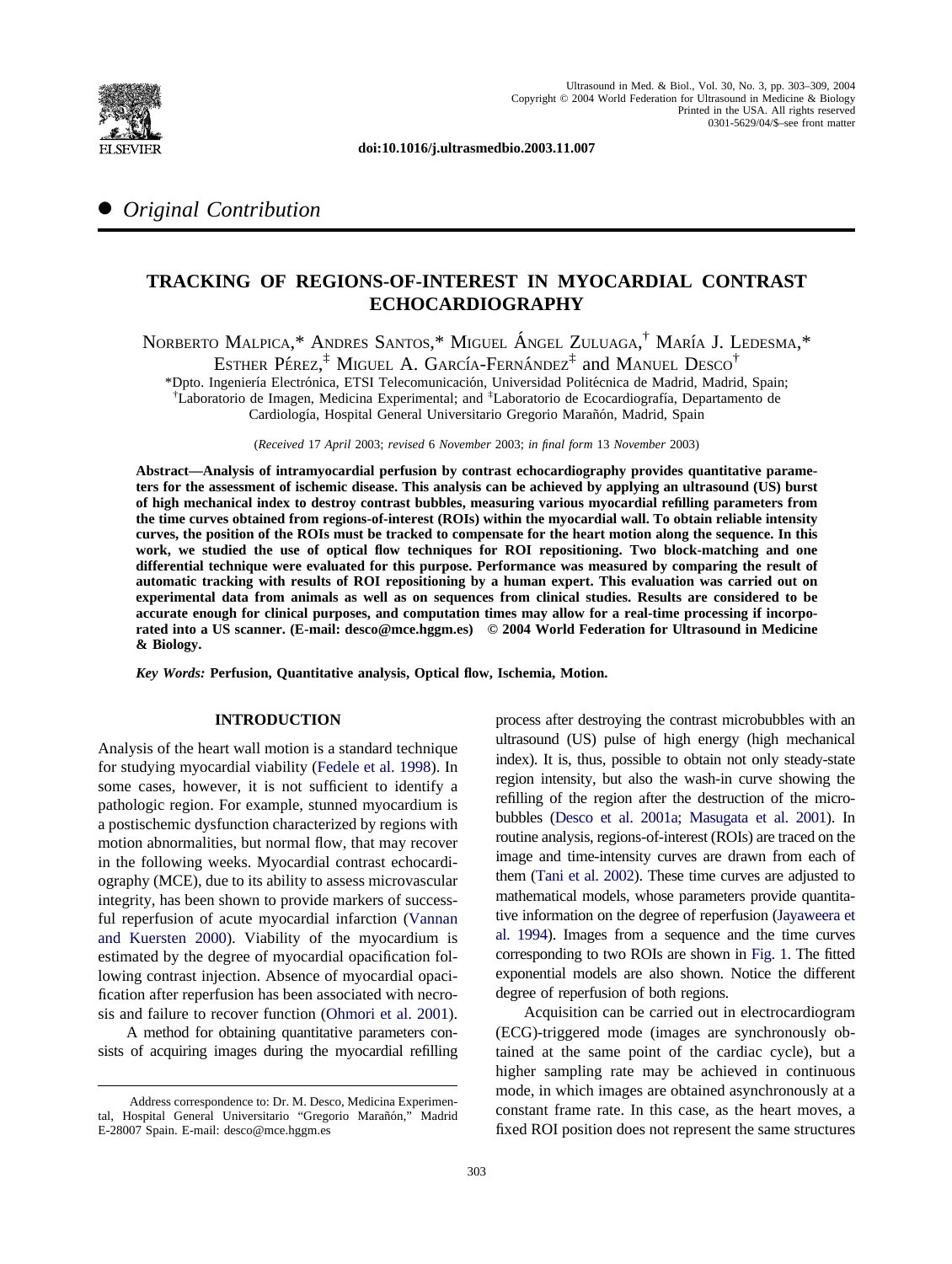along the cardiac cycle. Therefore, for accurate quantification, regions must be repositioned along the sequence. In previous works, registration based on crosscorrelation has been used to align the images [\(Jayaweera](#page-6-0) [et al. 1994\)](#page-6-0). In these works, only end diastole short-axis views were used and complete images were aligned using rigid registration by cross-correlation. Recently, a nonrigid registration approach has also been used on two-chamber views [\(Noble et al. 2002\)](#page-6-0). This study was based on sequences acquired in triggered mode, which ensures a small displacement along the sequence. In studies using real-time (continuous) acquisition mode, ROIs are usually realigned manually for quantification [\(Di Bello et al. 2002; Van Camp et al. 2003\)](#page-6-0).

Optical flow computation has been and still is one of the major areas of research in computer vision. Optical flow techniques are generally classified into differential, matching, energy-based and phase-based methods. A comprehensive review of optical flow algorithms can be found in [Barron et al. \(1994\).](#page-6-0) Although previous studies have shown that speckle motion does not represent perfectly tissue motion [\(Kallel et al. 1994\)](#page-6-0), tracking methods are being widely applied in US. Tracking of timedomain speckle using optical flow offers an alternative to Doppler imaging to estimate tissue motion [\(Hein and](#page-6-0) [O'Brien 1993\)](#page-6-0). Time-domain methods have found applications in biomedical imaging, including the assessment of myocardial deformation [\(Mailloux et al. 1989\)](#page-6-0). [Baraldi et al. \(1996\)](#page-6-0) compared several differential techniques on synthetic echo images. More recently, optical flow techniques have been used in conventional echocardiography to guide segmentation algorithms [\(Giachetti](#page-6-0) [1998\)](#page-6-0). In [Yeung et al. \(1998a\),](#page-6-0) a multilevel speckletracking algorithm was presented and evaluated using a phantom.

The aim of our work was to implement and evaluate local block-matching algorithms as a tool to track ROIs along the sequence. We also evaluate the efficiency of local tracking algorithms that should provide faster re[2002\)](#page-6-0) approaches. Two block-matching techniques and one differential one were compared, both on experimental images obtained from pigs and on clinical sequences from patients. To the best of our knowledge, there are no published works about region tracking in contrast echocardiography.

### **MATERIALS AND METHODS**

#### *Block-matching techniques*

Window-matching or correlation-based techniques are the most widely applied techniques to compute the optical flow from an image sequence [\(Gia](#page-6-0)[chetti 2000\)](#page-6-0). They are based on the analysis of the grey-level pattern around the point-of-interest and on the search for the most similar pattern in the following image. The basic implicit assumption is that the greylevel pattern remains approximately constant between successive frames and that local texture contains sufficient unambiguous information. Correlation-based techniques have been used for motion detection in conventional US [\(Giachetti 1998\)](#page-6-0). A thorough review of these methods can be found in [Giachetti \(2000\).](#page-6-0)

*Matching-based tracking.* Let  $I_1$  and  $I_2$  be two images corresponding to two neighbor frames. Having defined a window  $W(\vec{x})$  around the point  $\vec{x}$  in image  $I_1$ , a similar window  $W'(\vec{x} + \vec{d})$  in image  $I_2$  is considered, shifted by an integer number of pixels in a search space *S*. The motion vector (*i.e.,* the estimated image displacement) is obtained as the shift corresponding to the minimum value of a distance function (or maximum of a correlation measure) between the intensity patterns in the two corresponding windows:

$$
dist = f(W, W'(\vec{d})). \tag{1}
$$

We have evaluated two different distance functions, namely the normalized sum-of-squared differences (NSSD):

$$
NSSD(\vec{x}, \vec{d}) = \frac{\sum_{i,j=-N/2}^{N/2} (I_1(x+i, y+j) - I_2(x+i+d_x, y+j+d_y))^2}{\sum_{i,j=-N/2}^{N/2} (I_1(x+i, y+j) \cdot \sum_{i,j=-N/2}^{N/2} (I_2(x+i+d_x, y+j+d_y))}
$$
(2)

positioning than global morphing schemes, such as gridbase [\(Yeung et al. 1998b\)](#page-6-0) or registration [\(Noble et al.](#page-6-0) and the zero-mean normalized cross-correlation [\(Gia](#page-6-0)[chetti 2000\)](#page-6-0):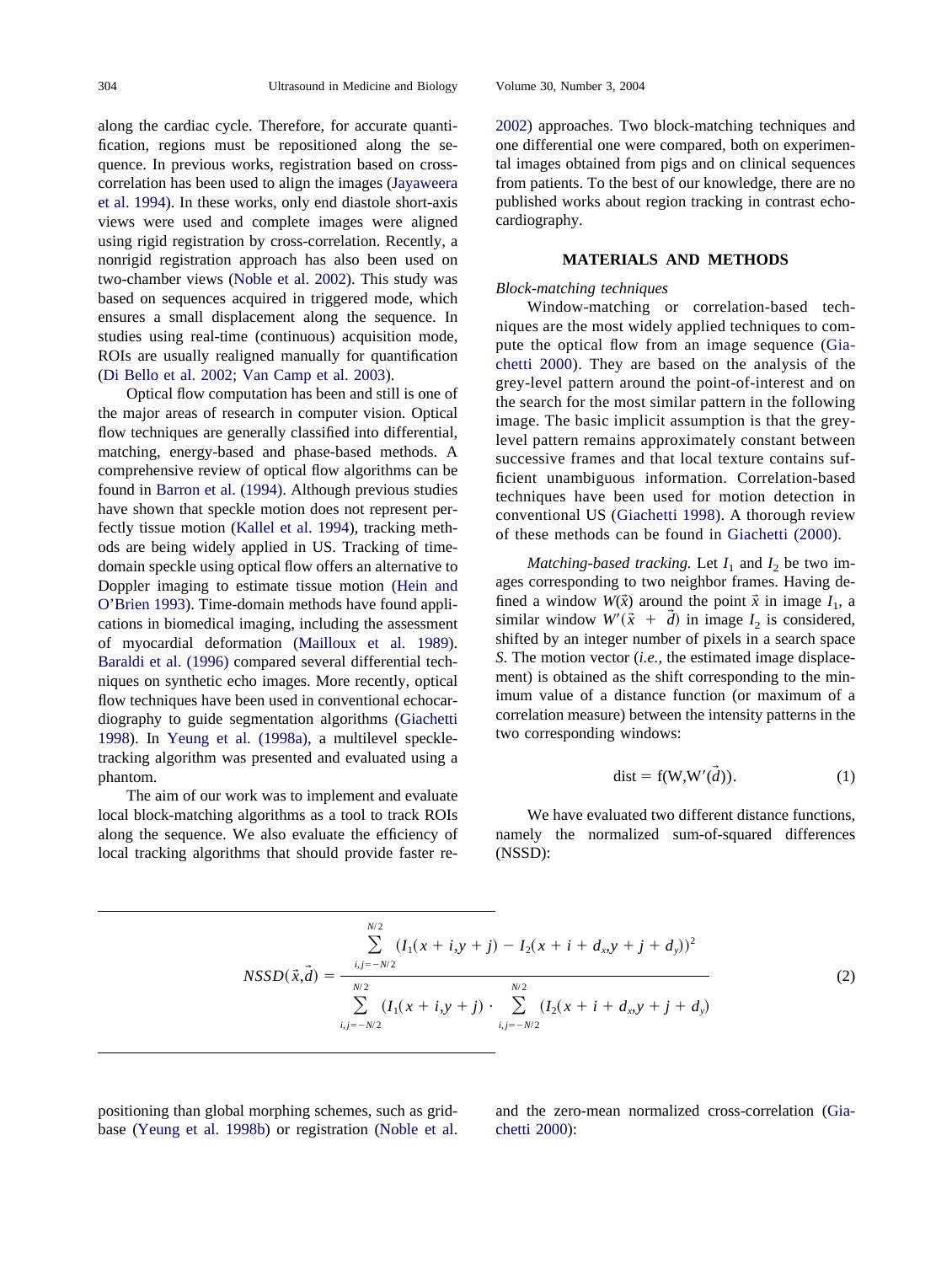<span id="page-2-0"></span>

Fig. 1. (a) Image showing two user-defined ROIs, (b) timeintensity curves and fitted exponential models corresponding to the ROIs.

The contribution of each vector was weighted by the confidence factor  $Q(\vec{x})$  of its *NSSD* computation.

*Singh's algorithm.* More complex algorithms may allow for subpixel accuracy by introducing stronger smoothness constraints on the motion. We have imple-mented Singh's algorithm [\(Singh 1990\)](#page-6-0), which computes motion using three consecutive images,  $im(-1)$ ,  $im(0)$ ,  $im(1)$ , by minimizing the distance:

$$
NSSD_3(\vec{x}, \vec{d}, im(-1), im(0), im(1)) =
$$
  
=  $NSSD(\vec{x}, \vec{d}, im(-1), im(0))$   
+  $NSSD(\vec{x}, \vec{d}, im(0), im(1)),$  (5)

$$
ZNCC(\vec{x},\vec{d}) = \frac{\sum_{i,j=-N/2}^{N/2} (I_1(x+i,y+j) - \bar{I}_1)(I_2(x+i+d_x,y+j+d_y) - \bar{I}_2)}{\sum_{i,j=-N/2}^{N/2} (I_1(x+i,y+j) \cdot \sum_{i,j=-N/2}^{N/2} (I_2(x+i+d_x,y+j+d_y))},
$$
(3)

where  $\vec{I}_i$  is the mean grey level of image *I* in the correlation kernel.

As a measure of confidence, we use the ratio of the minimum value of the *NSSD* to the average distance in the search space  $S(\vec{x})$ :

$$
Q(\vec{x}) = 1 - \frac{min_{\vec{a}\in S} NSSD(\vec{x}, \vec{d})}{\bar{N}SD}.
$$
 (4)

A value of *Q* close to 1 ensures a good correlation.

In all the experiments, a search region of  $25 \times 25$ pixels and a correlation neighborhood of  $35 \times 35$  were used.

*Image subsampling.* To reduce computing time, images were subsampled by a factor of two before applying correlation. A separable cubic B-spline filter [\(Pratt 1991\)](#page-6-0) was applied to the images before subsampling to avoid aliasing. After checking that subsampling did not degrade performance, all block-matching algorithms included this step.

*Spatial averaging.* The shape of the ROI was fixed throughout the sequence. Only one global motion value was computed for the whole region. Assuming smoothness of neighboring motion vectors, we computed motion vectors for four evenly spaced points within the region and averaged the global motion vector from them. where *NSSD* for two frames is defined in eqn (2).

A weight function is computed from the *NSSD* values:

$$
R(\vec{x},\vec{d}) = e^{-k(\vec{x})\,NSSD(\vec{x}\vec{d})},\tag{6}
$$

where

$$
k(\vec{x}) = -\ln(0.95)/\min(NSSD_3(\vec{x}, \vec{d}, im(-1),im(0), im(1)).
$$
 (7)

Subpixel displacement is then obtained as:

$$
u(\vec{x}) = \frac{\sum R(\vec{x}, \vec{d})d_x}{\sum R(\vec{d})}, \quad \nu(\vec{x}) = \frac{\sum R(\vec{x}, \vec{d})d_y}{\sum R(\vec{d})}.
$$
 (8)

#### *Differential techniques*

Differential techniques compute motion from the spatiotemporal derivatives of the image intensity. Let  $I(x,t)$  be the image intensity pattern at location *x* and time *t* and  $m = (u(x), v(x))$  the motion field, where *u* and *w* represent the two velocity components. Differential techniques are based on the assumption that the image intensity pattern is constant along time: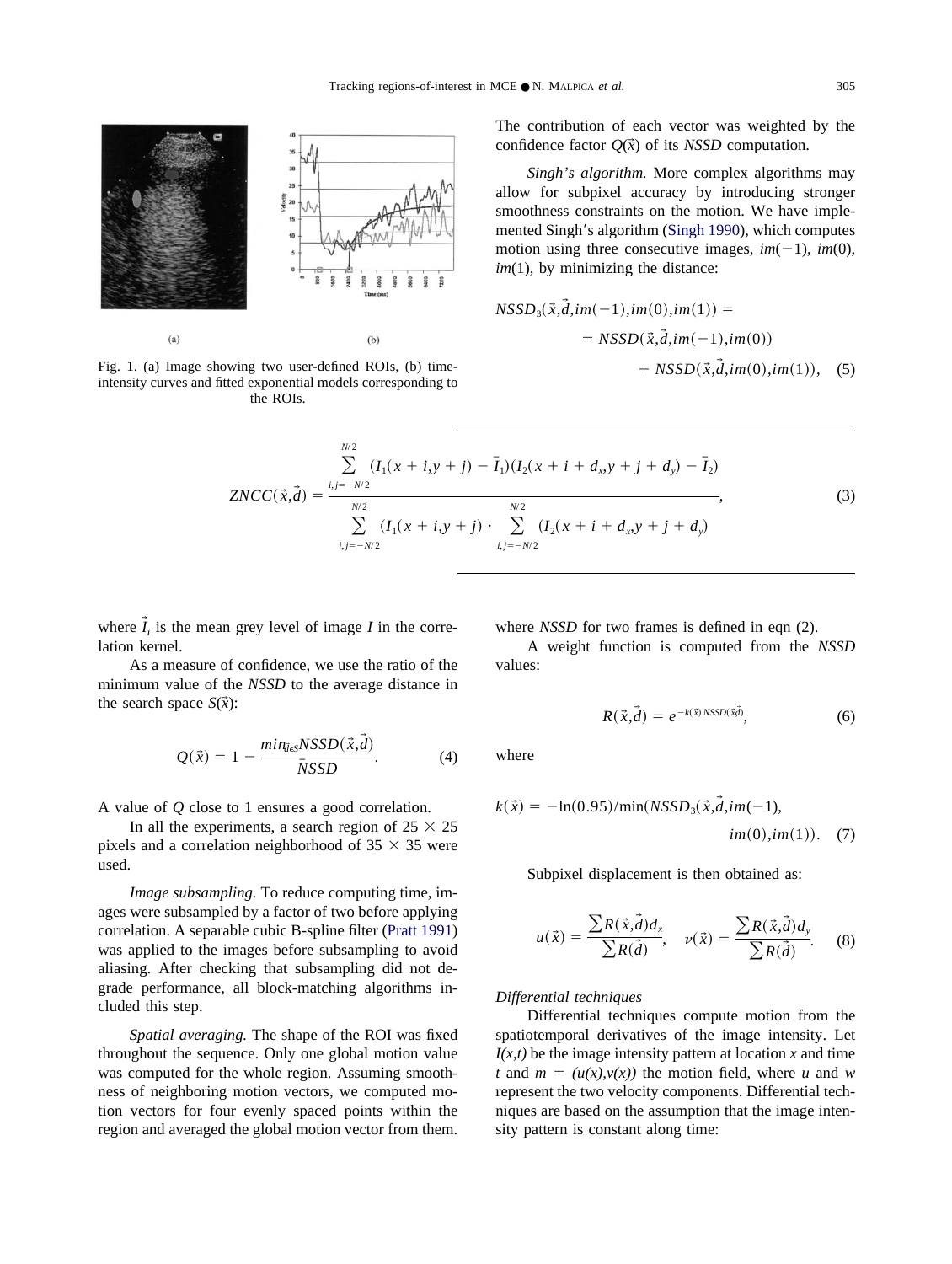306 Ultrasound in Medicine and Biology Volume 30, Number 3, 2004

$$
\frac{dI(x,t)}{dt} = 0,\t\t(9)
$$

Equation (9), referred to as the constant brightness equation, can be written as follows:

$$
\nabla I(x,t) \cdot m + I_t(x,t) = 0 \tag{10}
$$

where  $\nabla I$  denotes spatial image gradient and  $I_t$  denotes derivative with respect to *t*. Equation (10) is known as the gradient constraint equation.

We have implemented the algorithm proposed by [Lucas and Kanade \(1981\)](#page-6-0) because it was the one with best results (both quantitative and subjective) in the comparisons presented by [Barron et al. \(1994\)](#page-6-0) on natural scene sequences and by [Baraldi et al. \(1996\)](#page-6-0) on synthesized US images. It is based on a weighted least squares (LS) fit of local first-order constraints in each small spatial neighborhood *N*, by minimizing:

$$
\sum_{x \in N} W^2(x) [\nabla I(x,t) \cdot m + I_t(x,t)]^2, \tag{11}
$$

where  $W(x)$  denotes a window function that gives more influence to points at the center of the neighborhood than to those at the periphery. The solution to eqn (11) is given by:

$$
A^T W^2 A m = A^T W^2 b \tag{12}
$$

where, for *n* points,  $x_i$ ,  $\in N$  at a single time *t*,

$$
A = [\nabla I(x_1), \dots, \nabla I(x_n)] \tag{13}
$$

$$
W = diag[W(x_1), \ldots, W(x_n)] \qquad (14)
$$

$$
b = -(I_t(x_1), \ldots, I_t(x_n))^T.
$$
 (15)

To capture large displacements without a major increase in computational load, we adopted a multiscale scheme using a four-level Gaussian pyramid. The displacement was first computed at the lowest resolution. The algorithm was then applied at each level, starting from the displacements obtained in the previous level. Before computing velocities, images were smoothed with a Gaussian filter with an SD of 1.5 pixels. Ten iterations of the algorithm were applied to achieve convergence. An example of velocity vectors of nine points in an ROI is shown in Fig. 2.

### *Validation*

Validation of optical-flow algorithms is usually performed using synthetized phantom sequences with a



Fig. 2. Displacement vectors computed for nine points using the Lucas–Kanade approach.

known displacement [\(Baraldi et al. 1996\)](#page-6-0). A realistic simulation of perfusion echocardiography and, particularly, the effect of the contrast media, is not an easy task and has been previously done using only very simple models [\(Fetics et al. 2001\)](#page-6-0). In this work, evaluation was carried out from a practical point of view, by considering the repositioning by an expert as the "gold standard."

Five image sequences were used to evaluate the algorithms. Two of them were experimental studies obtained from open-chest pigs during surgery. The other three sequences were two-chamber views obtained from three different patients. Each sequence consisted of 40 frames, spanning approximately four cycles.

Experimental images obtained in animals were short-axis views from open-chest anesthetized pigs, using Sonovue® as echo-enhancer. Temporal resolution was 75 ms; pixel size was 0.3 mm. The transducer in this case was situated directly over the heart surface, producing images with higher contrast and well-defined myocardial borders, where myocardial refilling is better observed. Images obtained from pigs are part of an experimental protocol designed to test the validity of perfusion parameters with acute ischemia models. In this protocol, we acquired both basal images and images with a flowlimiting stenosis produced by reducing left anterior descending artery (LAD) flow by 50% of the baseline value. The latter were used for the evaluation because they include segments with different degrees of perfusion and wall motion. All aspects of animal handling and surgery were in accordance with the "European convention for the protection of vertebrate animals used for experimental and other scientific purposes" and with the local government regulations.

In patients, images were acquired with coherent contrast imaging (CCI), a single pulse cancellation method on an Acuson Sequoia (Acuson-Siemens, Mountainview, CA, USA) scanner. Images were acquired with a 3-MHz transducer in real-time (75 ms between frames)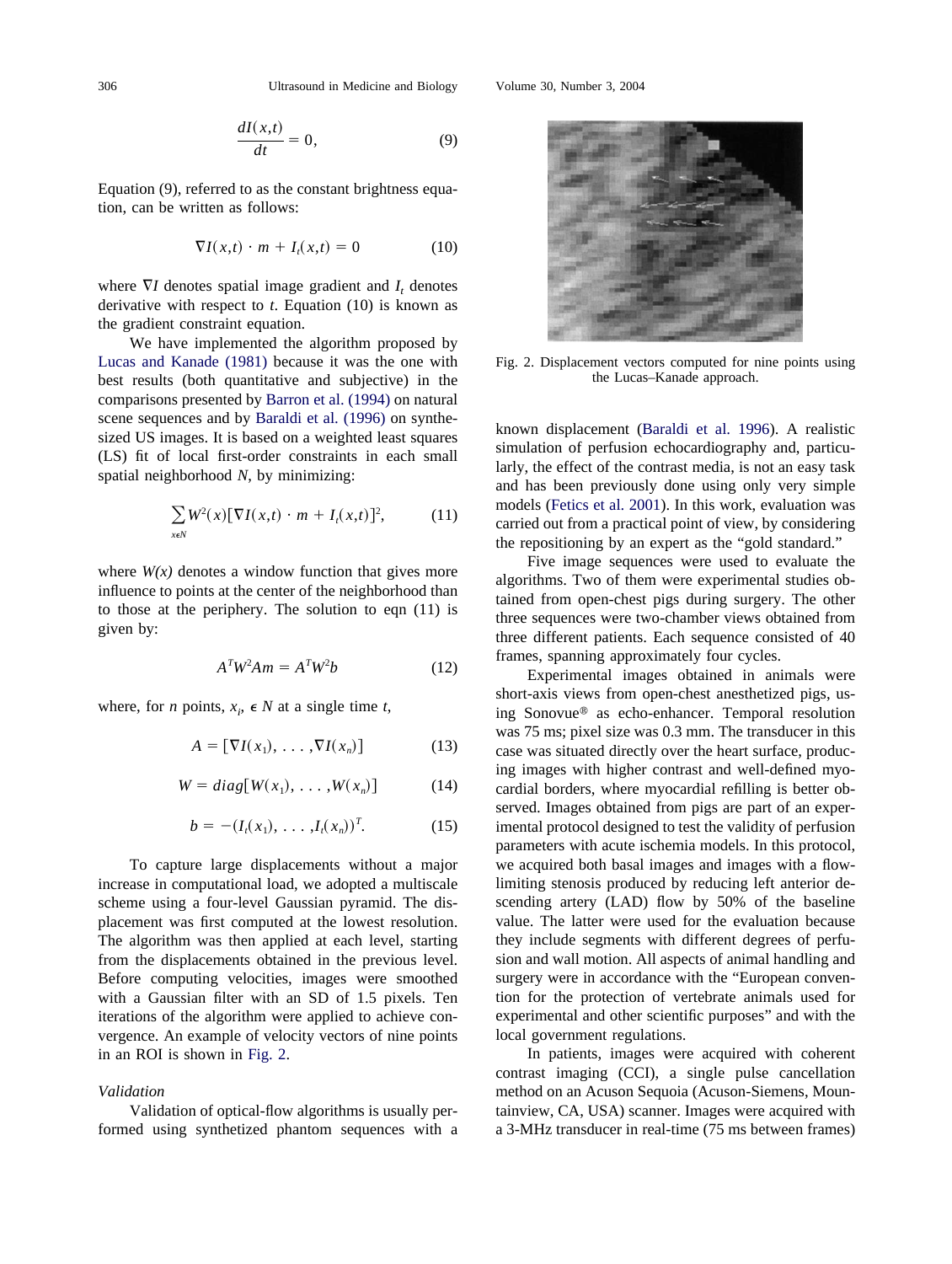

Fig. 3. (a) Short-axis view of an open-chest swine heart. (b) Two-chamber view of a patient heart.

during a continuous infusion of Sonovue® contrast agent; pixel size was 0.2 mm. After three cardiac cycles of homogeneous myocardial perfusion, microbubbles were destroyed with a pulse of high mechanical index (MI) (1.5) during three cardiac cycles and images of the replenishment phase were acquired with low MI (0.1 to 0.2).

In both experimental and clinical studies, ROIs must be tracked along the sequence to obtain timeintensity curves. Figure 3 shows representative frames of experimental and clinical sequences.

To evaluate the algorithm performance, three ROIs were placed in each sequence and automatic tracking was carried out using each of the tracking methods, in a supervised fashion. After automatic repositioning in each frame, the observer could either accept the result or manually change the position of the ROI. Two independent observers supervised the process on all the test sequences and the number of corrections required was recorded. As a reference measure, the users were asked to align manually the ROIs when required in every sequence, recording the number of frames where the user actually shifted the ROI. The number of corrections on all sequences and ROIs without applying any automatic tracking were also recorded and used as a reference measure. The ROIs were placed on different segments of the myocardium to take into account different degrees of motion and image quality. Interobserver differences were measured using the method proposed by [Bland and Altman \(1986\).](#page-6-0) The mean and SD of the differences on all the sequences were computed. Performance of the different algorithms was measured by computing the mean and SD of the number of corrections by both observers for all of the sequences.

Because variables are not normally distributed, differences in performance among methods were evaluated using nonparametric analysis of variance using a Kruskal–Wallis test [\(Sokal and Rohlf 1995\)](#page-6-0). *Post hoc* comparisons were carried out by means of a Tukey honest significance difference (HSD) test, accepting a significance threshold of  $p < 0.01$  to consider groups as different.

## **RESULTS**

[Figure 4](#page-5-0) shows an example of several frames with ROIs repositioned automatically using the Lucas–Kanade algorithm.

Interobserver variability was measured by comparing the total number of frames corrected by each observer in all the sequences. A mean difference of 0.57% with an SD of the difference of 4.47% was obtained. Because the difference between observers was so low, validation results are presented using a merged set of measures from both users. [Table 1](#page-5-0) presents the results of the evaluation, showing the mean and SDs of the percentage of correct frames obtained with each of the algorithms on experimental and on clinical sequences. [Figure 5](#page-5-0) shows the results merged for all sequences.

The statistical analysis was applied considering all the sequences together. As a result of the Kruskal–Wallis test with *post hoc* comparisons, all the methods were demonstrated to perform significantly better  $(p < 0.01)$ than manual repositioning. Among these methods, the Lucas–Kanade algorithm was significantly better than the rest  $(p < 0.01)$ . Among block-matching methods, differences were not significant. Using *NSSD* as distance yielded better results than *ZNCC*. Singh's algorithm improved the result of two-frame block-matching methods, at the expense of an increase in computing time.

Computation time for all the algorithms was short. The slowest is Lucas–Kanade, which took 0.5 s per frame on a Pentium IV PC. Automatic tracking methods have been included in an echocardiography quantification platform [\(Desco et al. 2001a, 2001b\)](#page-6-0) that is currently used routinely for research in our hospital [\(Perez](#page-6-0) [et al. 2001\)](#page-6-0).

#### **DISCUSSION**

Results obtained with all the tracking methods were found to be significantly better than with manual tracking. The best results were achieved with the differential method, with similar computing times.

As expected, results obtained on the experimental sequences were better than those with patient data, due to the lower amount of noise present on these images. The effect of induced ischemia can be observed in the black nonperfused area of the myocardium in [Fig. 4.](#page-5-0) One of the ROIs was placed on that region, with decreased motion, which could explain the better results obtained for that region. In US imaging, speckle actually varies with depth. Our evaluation included regions at different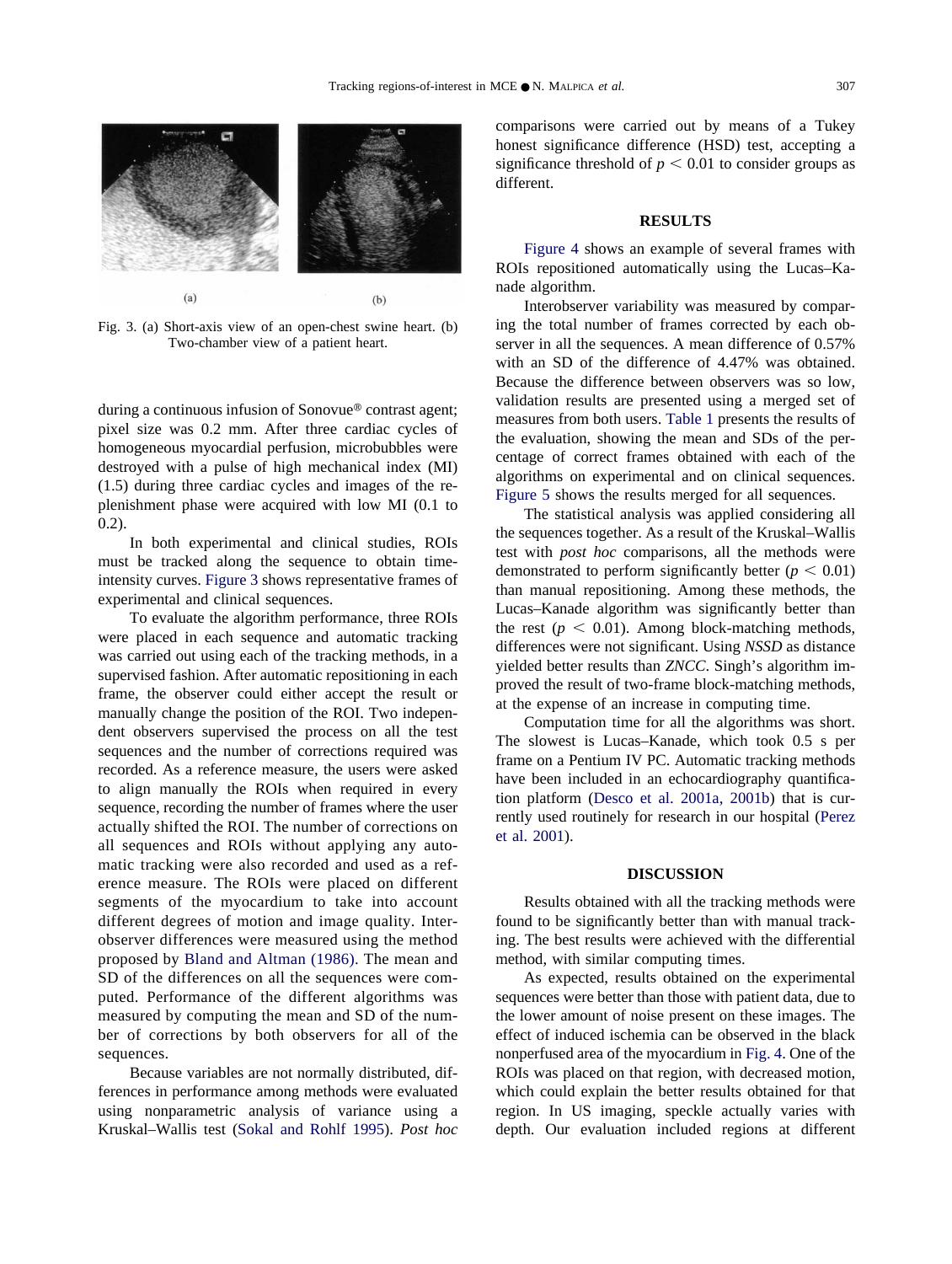<span id="page-5-0"></span>

Fig. 4. Results of ROI tracking using the differential technique on (top) patient images and (bottom) open-chest animal images.

depths in the myocardium that did not show differences in performance.

The use of three frames in Singh's algorithm improved the results obtained with the standard correlation technique, but is computationally more demanding and differences were not significant.

Two parameters were required in the algorithms, namely the size of the search region and the size of the correlation kernel. The first one depends on the maximum excursion expected between neighbor frames, which, in turn, depends on the acquisition frame rate. Pyramidal implementations allow detecting large interframe displacements with a small computational effort. The size of the correlation window depends on the speckle pattern; it must be large enough to capture tissue texture, although too large windows may hinder resolution of optical flow. The aim of our application was to move individual ROIs, so optical flow resolution was not an issue and the correlation windows used were large enough to assure a reliable result.

In our experiments, the frame rate used was high enough to assure a low interframe replenishment of contrast, being reasonable to assume approximately constant intensity between frames. Optical flow methods that take into account brightness variations along time have been recently proposed [\(Haussecker and Fleet 2001\)](#page-6-0) but they require a precise mathematical description of the brightness variation model. In the case of contrast echocardi-



Fig. 5. Box plot of the percentages of correct frames obtained with each of the methods.  $1 =$  no tracking,  $2 =$  block-matching with *ZNCC* distance,  $3 = \text{block-matching with } \text{NSSD}$  distance,  $4 =$  Lucas–Kanade, and  $5 =$  Singh.

ography, the reperfusion function may differ between patients, as well as between different segments in an image.

No prior information about expected motion was included in any of the algorithms. Incorporating *a priori* knowledge of heart motion or using results from previous heart cycles to correct motion vectors could further improve our results.

During evaluation, we observed that, when using a totally manual repositioning tool, a typical user only moves the ROI every few frames, when a misplacement is clearly visible, but the automatic algorithm computes a displacement in all frames, thus achieving a better resolution. This leads us to presume that the automatic method could even be more exact, although this cannot be affirmed based on the evaluation performed. Further studies, maybe with phantoms, would be needed.

A limitation of the study is that size and shape of the regions was kept constant during the whole sequence because this is the way studies are performed in clinical practice. ROIs are used only to sample the grey level in a myocardial region; thus, it is not necessary to change their shape along time. In our approach, region tracking

Table 1. Mean number of correct displacements (percentages) and SD for each of the algorithms

|                    | Manual<br>positioning | Matching-ZNCC  | Matching-NSSD  | Lucas–Kanade   | Singh          |
|--------------------|-----------------------|----------------|----------------|----------------|----------------|
| Group I sequences  | $65.2 \pm 5.4$        | $86.6 \pm 4.2$ | $88.6 \pm 3.5$ | $97.7 \pm 2.4$ | $88.1 \pm 3.1$ |
| Group II sequences | $56.3 \pm 3.5$        | $85.4 \pm 3.4$ | $89.1 \pm 3.4$ | $95.0 \pm 2.8$ | $90.0 \pm 3.0$ |

Group I sequences were obtained from open-chest pigs; group II sequences are clinical sequences obtained from patients.